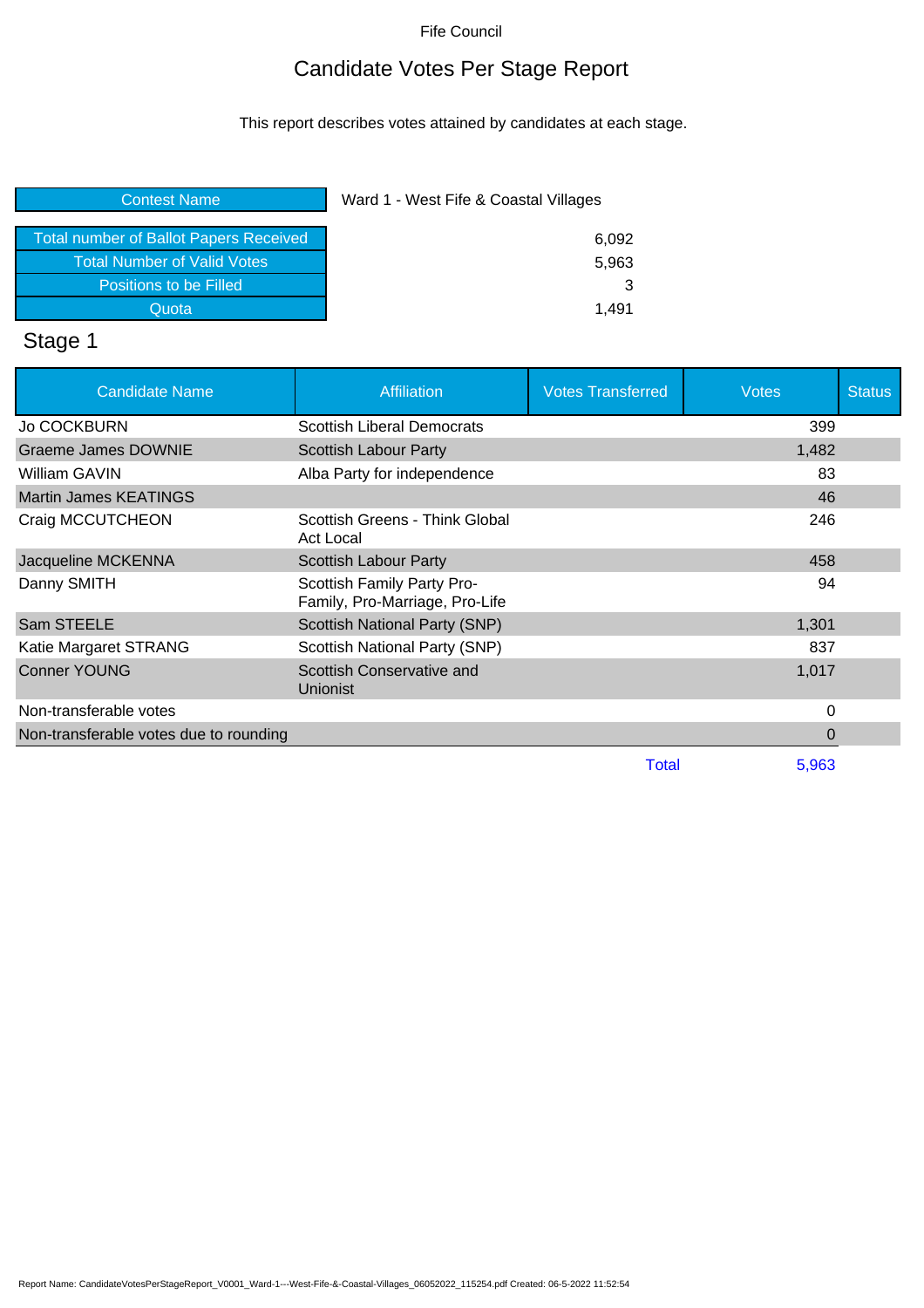# Candidate Votes Per Stage Report

This report describes votes attained by candidates at each stage.

## Stage 2

## Exclusion of Martin James KEATINGS 46.00000

| <b>Candidate Name</b>                  | Affiliation                                                  | <b>Votes Transferred</b> | <b>Votes</b> | <b>Status</b> |
|----------------------------------------|--------------------------------------------------------------|--------------------------|--------------|---------------|
| Jo COCKBURN                            | <b>Scottish Liberal Democrats</b>                            | 3.00000                  | 402.00000    |               |
| Graeme James DOWNIE                    | Scottish Labour Party                                        | 5.00000                  | 1,487.00000  |               |
| William GAVIN                          | Alba Party for independence                                  | 9.00000                  | 92.00000     |               |
| Martin James KEATINGS                  |                                                              | $-46.00000$              | 0.00000      |               |
| Craig MCCUTCHEON                       | Scottish Greens - Think Global<br>Act Local                  | 5.00000                  | 251.00000    |               |
| Jacqueline MCKENNA                     | Scottish Labour Party                                        | 0.00000                  | 458,00000    |               |
| Danny SMITH                            | Scottish Family Party Pro-<br>Family, Pro-Marriage, Pro-Life | 3.00000                  | 97.00000     |               |
| Sam STEELE                             | Scottish National Party (SNP)                                | 6.00000                  | 1,307.00000  |               |
| Katie Margaret STRANG                  | Scottish National Party (SNP)                                | 6.00000                  | 843,00000    |               |
| <b>Conner YOUNG</b>                    | Scottish Conservative and<br><b>Unionist</b>                 | 3.00000                  | 1,020.00000  |               |
| Non-transferable votes                 |                                                              | 6.00000                  | 6.00000      |               |
| Non-transferable votes due to rounding |                                                              | 0.00000                  | 0.00000      |               |
|                                        |                                                              | Total                    | 5,963.00000  |               |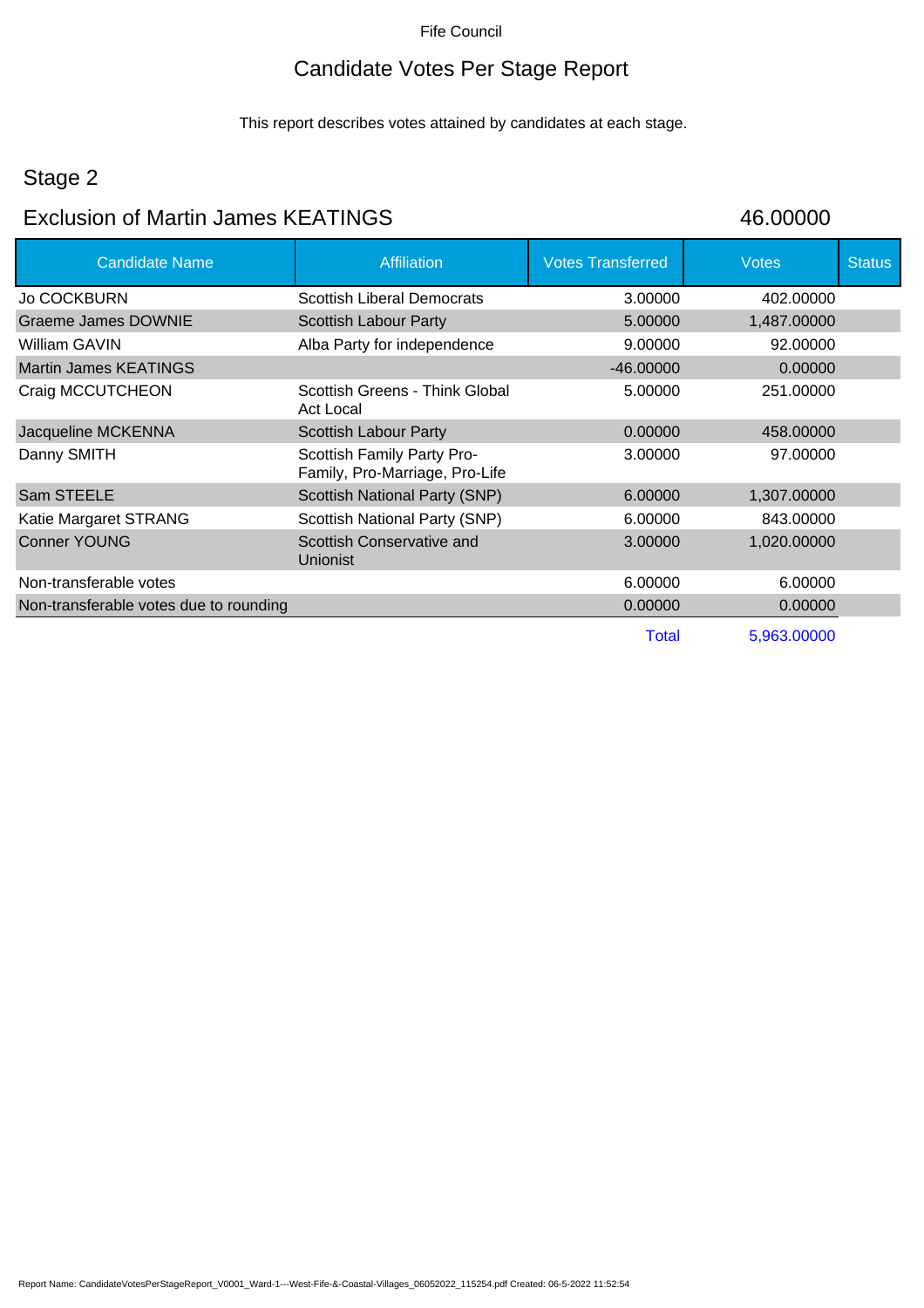### Candidate Votes Per Stage Report

This report describes votes attained by candidates at each stage.

### Stage 3

### Exclusion of William GAVIN 92.00000

Candidate Name **Affiliation** Affiliation **Votes Transferred** Votes Votes Status Jo COCKBURN Scottish Liberal Democrats 4.00000 406.00000 Graeme James DOWNIE Scottish Labour Party 5.00000 1,492.00000 Elected William GAVIN **Alba Party for independence** 492.00000 0.00000 0.00000 Martin James KEATINGS 0.00000 0.00000 Craig MCCUTCHEON Scottish Greens - Think Global Act Local 13.00000 264.00000 Jacqueline MCKENNA Scottish Labour Party 3.00000 461.00000 Danny SMITH Scottish Family Party Pro-Family, Pro-Marriage, Pro-Life 10.00000 107.00000 Sam STEELE Scottish National Party (SNP) 23.00000 1,330.00000 Katie Margaret STRANG Scottish National Party (SNP) 17.00000 860.00000 Conner YOUNG Scottish Conservative and Unionist 0.00000 1,020.00000 Non-transferable votes 23.00000 23.00000 23.00000 23.00000 23.00000 23.00000 23.00000 23.00000 23.00000 23.0000 Non-transferable votes due to rounding 0.00000 0.00000 0.00000 0.00000 0.00000 Total 5,963.00000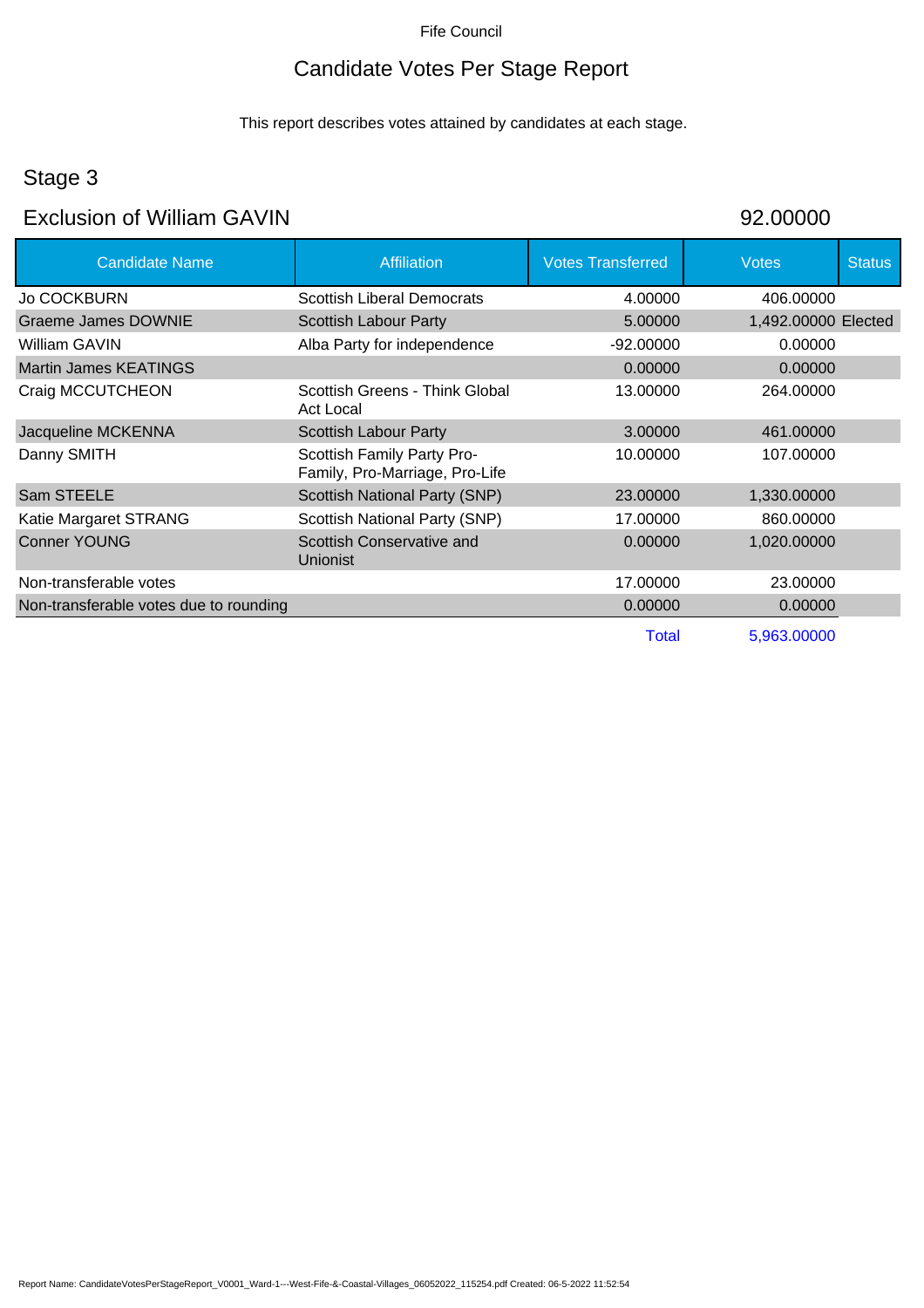# Candidate Votes Per Stage Report

This report describes votes attained by candidates at each stage.

## Stage 4

# Surplus of Graeme James DOWNIE 1.00000

| <b>Candidate Name</b>                  | Affiliation                                                  | <b>Votes Transferred</b> | <b>Votes</b> | <b>Status</b> |
|----------------------------------------|--------------------------------------------------------------|--------------------------|--------------|---------------|
| <b>Jo COCKBURN</b>                     | <b>Scottish Liberal Democrats</b>                            | 0.07035                  | 406.07035    |               |
| Graeme James DOWNIE                    | Scottish Labour Party                                        | $-1.00000$               | 1,491.00000  |               |
| William GAVIN                          | Alba Party for independence                                  | 0.00000                  | 0.00000      |               |
| <b>Martin James KEATINGS</b>           |                                                              | 0.00000                  | 0.00000      |               |
| Craig MCCUTCHEON                       | Scottish Greens - Think Global<br>Act Local                  | 0.02211                  | 264.02211    |               |
| Jacqueline MCKENNA                     | Scottish Labour Party                                        | 0.76581                  | 461.76581    |               |
| Danny SMITH                            | Scottish Family Party Pro-<br>Family, Pro-Marriage, Pro-Life | 0.00737                  | 107.00737    |               |
| Sam STEELE                             | Scottish National Party (SNP)                                | 0.02814                  | 1,330.02814  |               |
| Katie Margaret STRANG                  | Scottish National Party (SNP)                                | 0.00804                  | 860.00804    |               |
| <b>Conner YOUNG</b>                    | Scottish Conservative and<br><b>Unionist</b>                 | 0.04087                  | 1,020.04087  |               |
| Non-transferable votes                 |                                                              | 0.05695                  | 23.05695     |               |
| Non-transferable votes due to rounding |                                                              | 0.00036                  | 0.00036      |               |
|                                        |                                                              | Total                    | 5,963.00000  |               |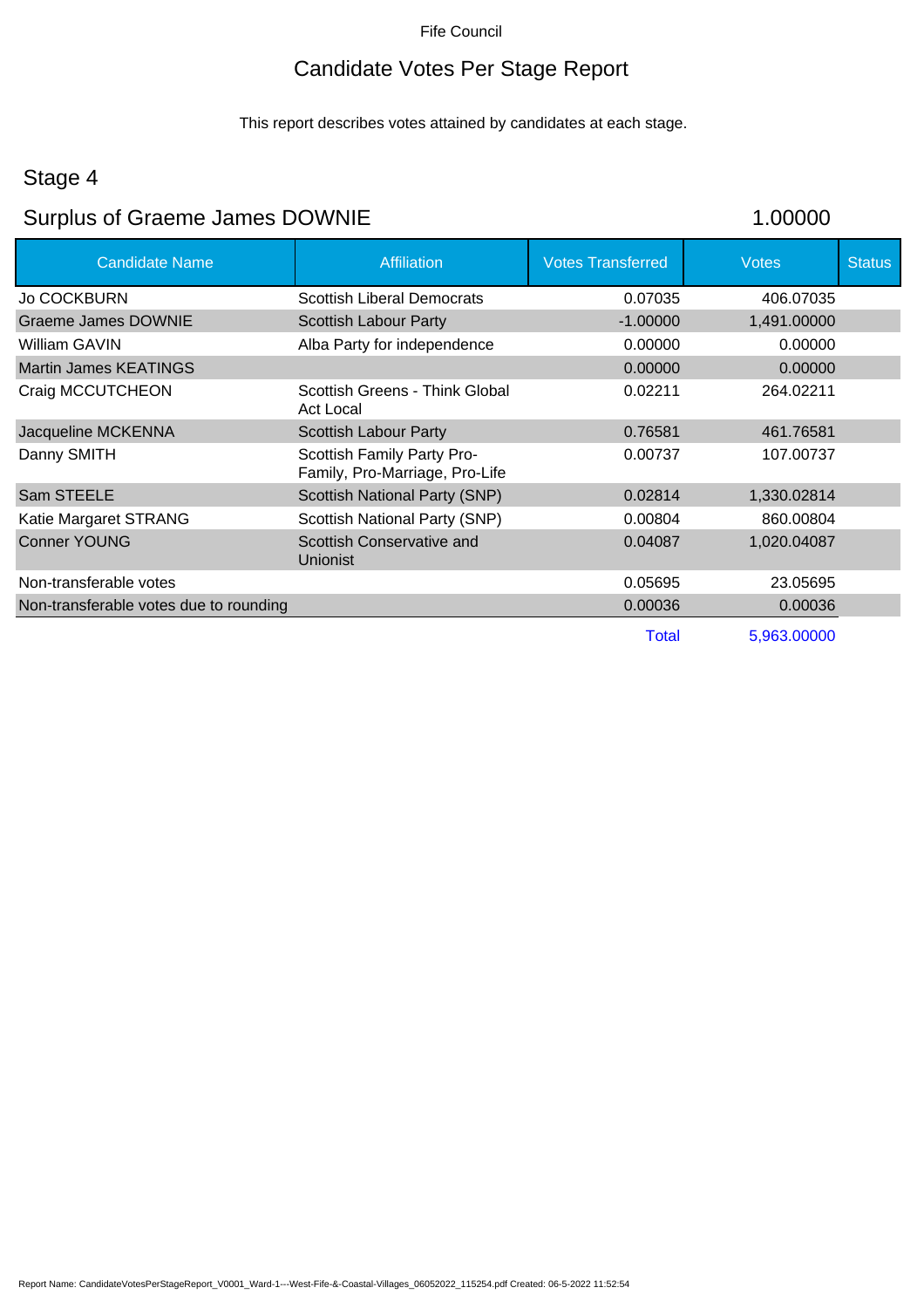# Candidate Votes Per Stage Report

This report describes votes attained by candidates at each stage.

## Stage 5

# Exclusion of Danny SMITH 107.00737

| <b>Candidate Name</b>                  | <b>Affiliation</b>                                           | <b>Votes Transferred</b> | <b>Votes</b> | <b>Status</b> |
|----------------------------------------|--------------------------------------------------------------|--------------------------|--------------|---------------|
| <b>Jo COCKBURN</b>                     | <b>Scottish Liberal Democrats</b>                            | 12.00067                 | 418.07102    |               |
| Graeme James DOWNIE                    | <b>Scottish Labour Party</b>                                 | 0.00000                  | 1,491.00000  |               |
| William GAVIN                          | Alba Party for independence                                  | 0.00000                  | 0.00000      |               |
| <b>Martin James KEATINGS</b>           |                                                              | 0.00000                  | 0.00000      |               |
| Craig MCCUTCHEON                       | Scottish Greens - Think Global<br>Act Local                  | 9.00000                  | 273.02211    |               |
| Jacqueline MCKENNA                     | Scottish Labour Party                                        | 10.00268                 | 471.76849    |               |
| Danny SMITH                            | Scottish Family Party Pro-<br>Family, Pro-Marriage, Pro-Life | -107.00737               | 0.00000      |               |
| Sam STEELE                             | <b>Scottish National Party (SNP)</b>                         | 6.00000                  | 1,336.02814  |               |
| Katie Margaret STRANG                  | Scottish National Party (SNP)                                | 5.00067                  | 865.00871    |               |
| <b>Conner YOUNG</b>                    | Scottish Conservative and<br><b>Unionist</b>                 | 36.00067                 | 1,056.04154  |               |
| Non-transferable votes                 |                                                              | 29.00268                 | 52.05999     |               |
| Non-transferable votes due to rounding |                                                              | 0.00000                  | 0.00000      |               |
|                                        |                                                              | Total                    | 5.963.00000  |               |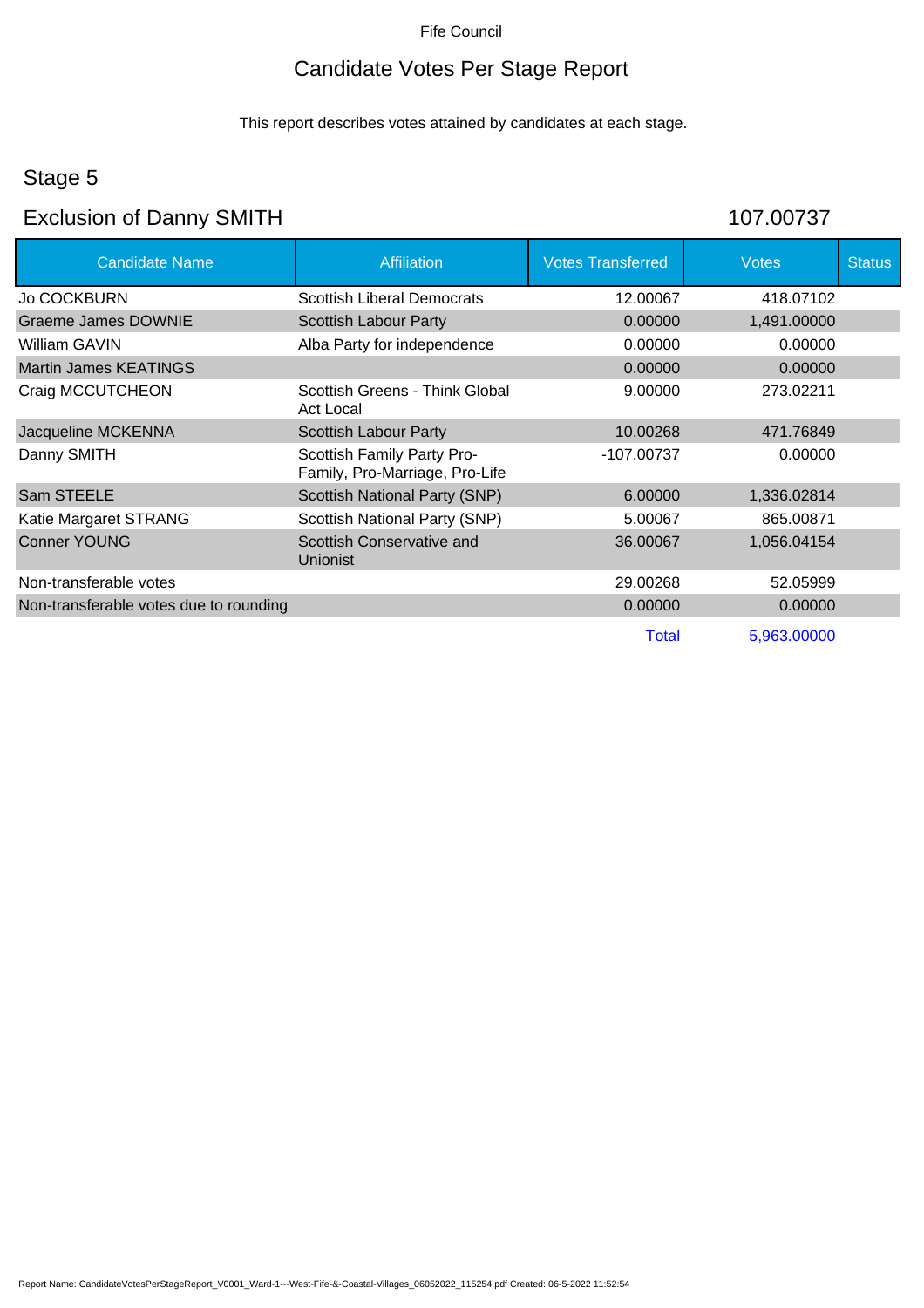# Candidate Votes Per Stage Report

This report describes votes attained by candidates at each stage.

## Stage 6

# Exclusion of Craig MCCUTCHEON 273.02211

| <b>Candidate Name</b>                  | Affiliation                                                  | <b>Votes Transferred</b> | <b>Votes</b> | <b>Status</b> |
|----------------------------------------|--------------------------------------------------------------|--------------------------|--------------|---------------|
| <b>Jo COCKBURN</b>                     | <b>Scottish Liberal Democrats</b>                            | 42.00201                 | 460.07303    |               |
| <b>Graeme James DOWNIE</b>             | Scottish Labour Party                                        | 0.00000                  | 1,491.00000  |               |
| William GAVIN                          | Alba Party for independence                                  | 0.00000                  | 0.00000      |               |
| <b>Martin James KEATINGS</b>           |                                                              | 0.00000                  | 0.00000      |               |
| Craig MCCUTCHEON                       | Scottish Greens - Think Global<br>Act Local                  | -273.02211               | 0.00000      |               |
| Jacqueline MCKENNA                     | Scottish Labour Party                                        | 30.01005                 | 501.77854    |               |
| Danny SMITH                            | Scottish Family Party Pro-<br>Family, Pro-Marriage, Pro-Life | 0.00000                  | 0.00000      |               |
| Sam STEELE                             | Scottish National Party (SNP)                                | 81.00067                 | 1,417.02881  |               |
| Katie Margaret STRANG                  | Scottish National Party (SNP)                                | 68.00067                 | 933.00938    |               |
| <b>Conner YOUNG</b>                    | Scottish Conservative and<br><b>Unionist</b>                 | 6.00067                  | 1,062.04221  |               |
| Non-transferable votes                 |                                                              | 46.00804                 | 98.06803     |               |
| Non-transferable votes due to rounding |                                                              | 0.00000                  | 0.00000      |               |
|                                        |                                                              | Total                    | 5,963.00000  |               |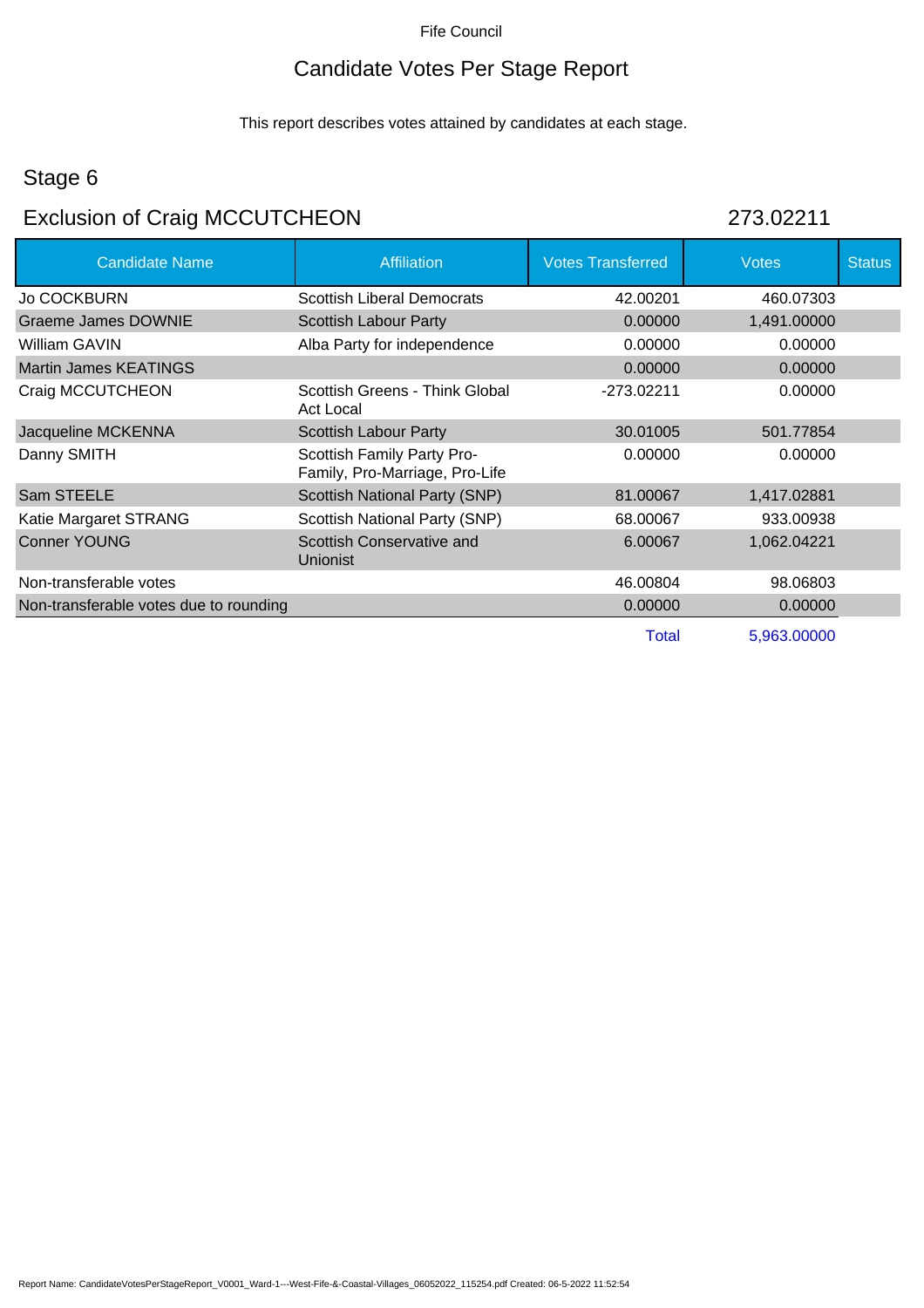## Candidate Votes Per Stage Report

This report describes votes attained by candidates at each stage.

# Stage 7

## Exclusion of Jo COCKBURN 460.07303

| <b>Candidate Name</b>                  | <b>Affiliation</b>                                           | <b>Votes Transferred</b> | <b>Votes</b> | <b>Status</b> |
|----------------------------------------|--------------------------------------------------------------|--------------------------|--------------|---------------|
| <b>Jo COCKBURN</b>                     | <b>Scottish Liberal Democrats</b>                            | -460.07303               | 0.00000      |               |
| <b>Graeme James DOWNIE</b>             | <b>Scottish Labour Party</b>                                 | 0.00000                  | 1,491.00000  |               |
| William GAVIN                          | Alba Party for independence                                  | 0.00000                  | 0.00000      |               |
| Martin James KEATINGS                  |                                                              | 0.00000                  | 0.00000      |               |
| Craig MCCUTCHEON                       | Scottish Greens - Think Global<br>Act Local                  | 0.00000                  | 0.00000      |               |
| Jacqueline MCKENNA                     | Scottish Labour Party                                        | 139.04422                | 640.82276    |               |
| Danny SMITH                            | Scottish Family Party Pro-<br>Family, Pro-Marriage, Pro-Life | 0.00000                  | 0.00000      |               |
| Sam STEELE                             | Scottish National Party (SNP)                                | 31.00469                 | 1,448.03350  |               |
| Katie Margaret STRANG                  | Scottish National Party (SNP)                                | 28.00067                 | 961.01005    |               |
| <b>Conner YOUNG</b>                    | Scottish Conservative and<br><b>Unionist</b>                 | 117.00603                | 1,179.04824  |               |
| Non-transferable votes                 |                                                              | 145.01742                | 243.08545    |               |
| Non-transferable votes due to rounding |                                                              | 0.00000                  | 0.00000      |               |
|                                        |                                                              | <b>Total</b>             | 5,963.00000  |               |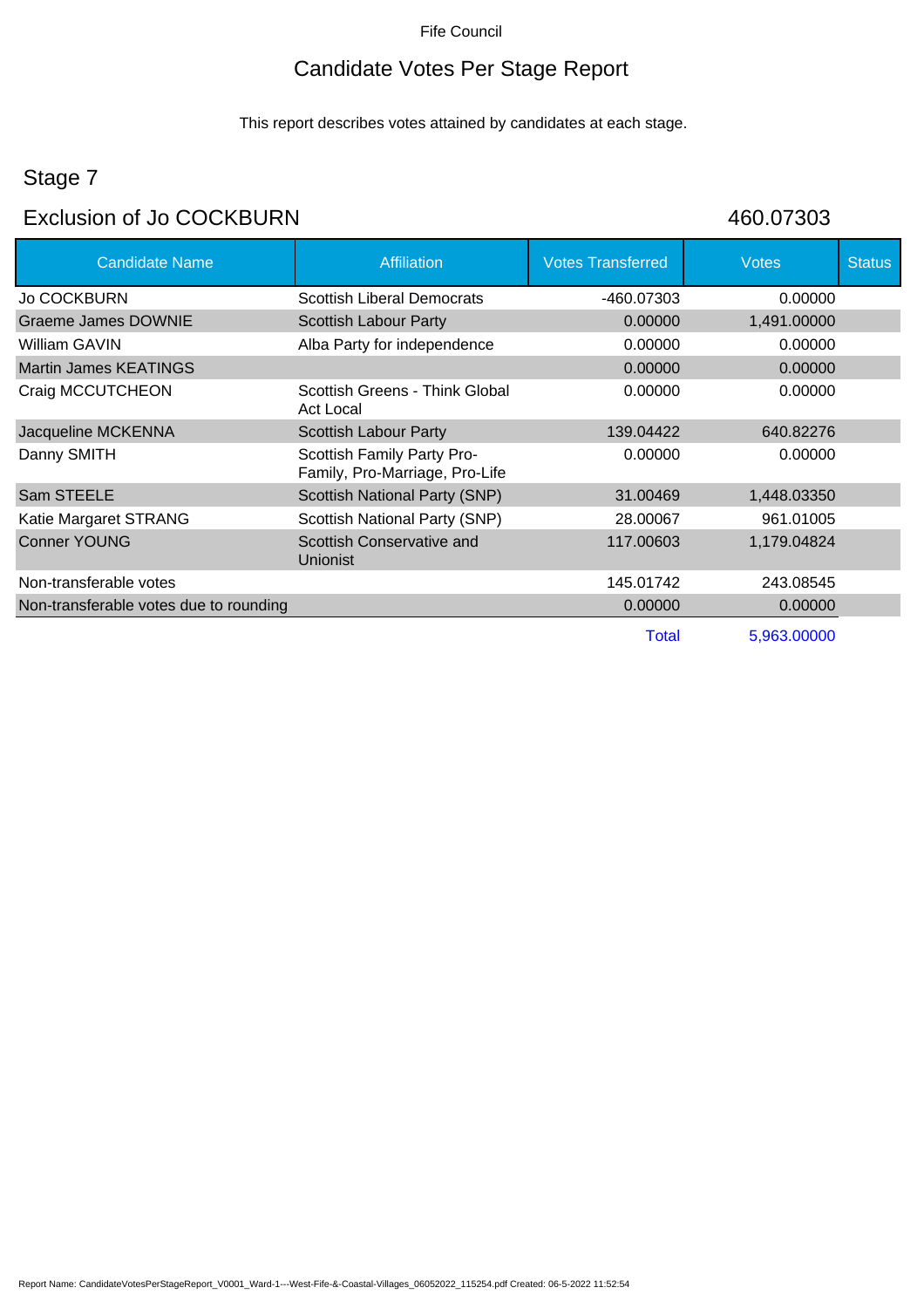# Candidate Votes Per Stage Report

This report describes votes attained by candidates at each stage.

## Stage 8

# Exclusion of Jacqueline MCKENNA 640.82276

| <b>Candidate Name</b>                  | <b>Affiliation</b>                                           | <b>Votes Transferred</b> | <b>Votes</b>        | <b>Status</b> |
|----------------------------------------|--------------------------------------------------------------|--------------------------|---------------------|---------------|
| <b>Jo COCKBURN</b>                     | Scottish Liberal Democrats                                   | 0.00000                  | 0.00000             |               |
| Graeme James DOWNIE                    | Scottish Labour Party                                        | 0.00000                  | 1,491.00000         |               |
| William GAVIN                          | Alba Party for independence                                  | 0.00000                  | 0.00000             |               |
| Martin James KEATINGS                  |                                                              | 0.00000                  | 0.00000             |               |
| Craig MCCUTCHEON                       | Scottish Greens - Think Global<br>Act Local                  | 0.00000                  | 0.00000             |               |
| Jacqueline MCKENNA                     | <b>Scottish Labour Party</b>                                 | $-640.82276$             | 0.00000             |               |
| Danny SMITH                            | Scottish Family Party Pro-<br>Family, Pro-Marriage, Pro-Life | 0.00000                  | 0.00000             |               |
| Sam STEELE                             | <b>Scottish National Party (SNP)</b>                         | 60.07504                 | 1,508.10854 Elected |               |
| Katie Margaret STRANG                  | Scottish National Party (SNP)                                | 51.02613                 | 1,012.03618         |               |
| <b>Conner YOUNG</b>                    | Scottish Conservative and<br><b>Unionist</b>                 | 107.12730                | 1,286.17554         |               |
| Non-transferable votes                 |                                                              | 422.59429                | 665.67974           |               |
| Non-transferable votes due to rounding |                                                              | 0.00000                  | 0.00000             |               |
|                                        |                                                              | Total                    | 5,963.00000         |               |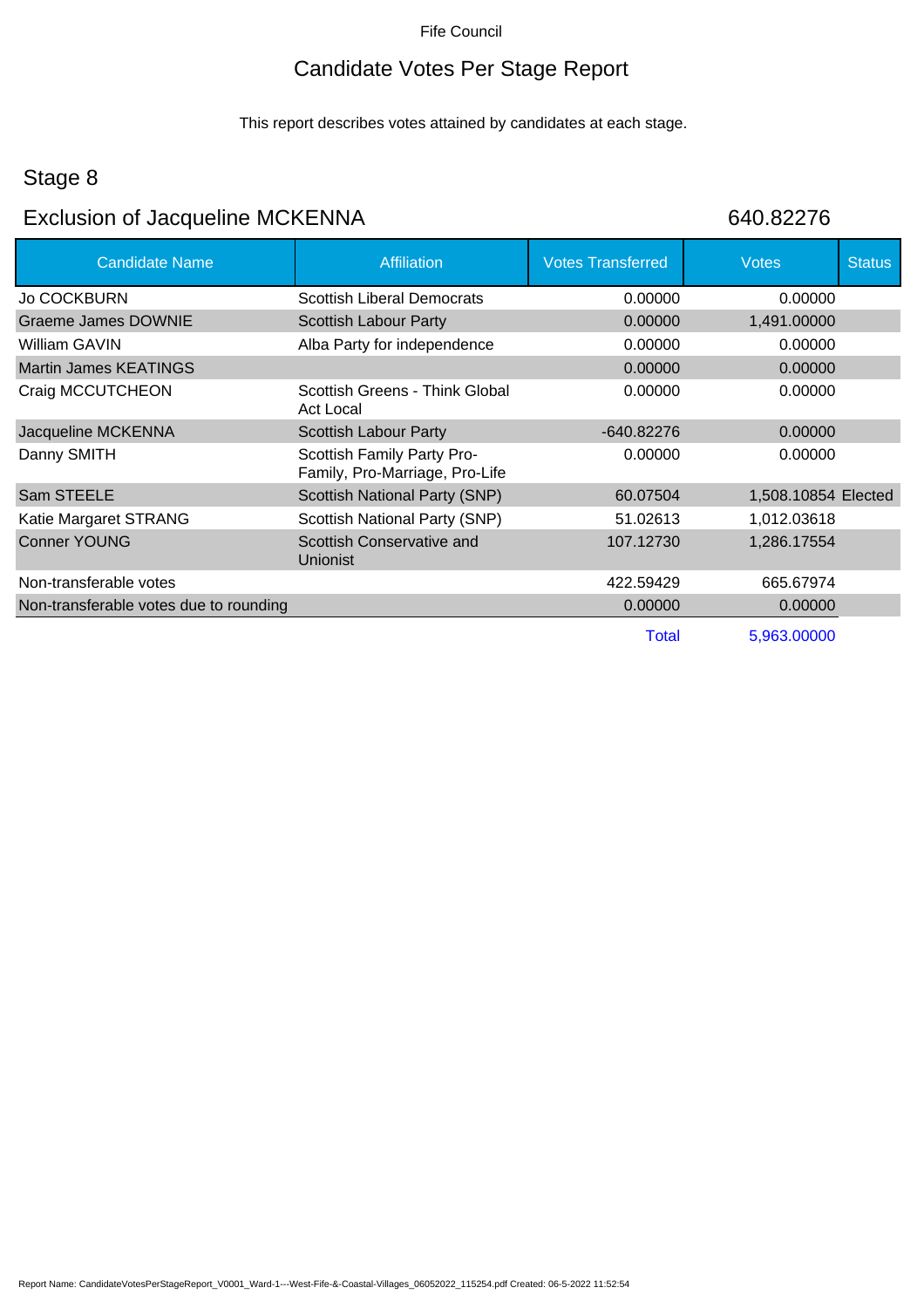# Candidate Votes Per Stage Report

This report describes votes attained by candidates at each stage.

# Stage 9

# Surplus of Sam STEELE 17.10854

| <b>Candidate Name</b>                  | <b>Affiliation</b>                                           | <b>Votes Transferred</b> | <b>Votes</b> | <b>Status</b> |
|----------------------------------------|--------------------------------------------------------------|--------------------------|--------------|---------------|
| <b>Jo COCKBURN</b>                     | <b>Scottish Liberal Democrats</b>                            | 0.00000                  | 0.00000      |               |
| Graeme James DOWNIE                    | Scottish Labour Party                                        | 0.00000                  | 1,491.00000  |               |
| William GAVIN                          | Alba Party for independence                                  | 0.00000                  | 0.00000      |               |
| Martin James KEATINGS                  |                                                              | 0.00000                  | 0.00000      |               |
| Craig MCCUTCHEON                       | Scottish Greens - Think Global<br>Act Local                  | 0.00000                  | 0.00000      |               |
| Jacqueline MCKENNA                     | <b>Scottish Labour Party</b>                                 | 0.00000                  | 0.00000      |               |
| Danny SMITH                            | Scottish Family Party Pro-<br>Family, Pro-Marriage, Pro-Life | 0.00000                  | 0.00000      |               |
| Sam STEELE                             | Scottish National Party (SNP)                                | -17.10854                | 1,491.00000  |               |
| Katie Margaret STRANG                  | Scottish National Party (SNP)                                | 15.88734                 | 1,027.92352  |               |
| <b>Conner YOUNG</b>                    | Scottish Conservative and<br><b>Unionist</b>                 | 0.06804                  | 1,286.24358  |               |
| Non-transferable votes                 |                                                              | 1.14534                  | 666.82508    |               |
| Non-transferable votes due to rounding |                                                              | 0.00782                  | 0.00782      |               |
|                                        |                                                              | Total                    | 5,963.00000  |               |